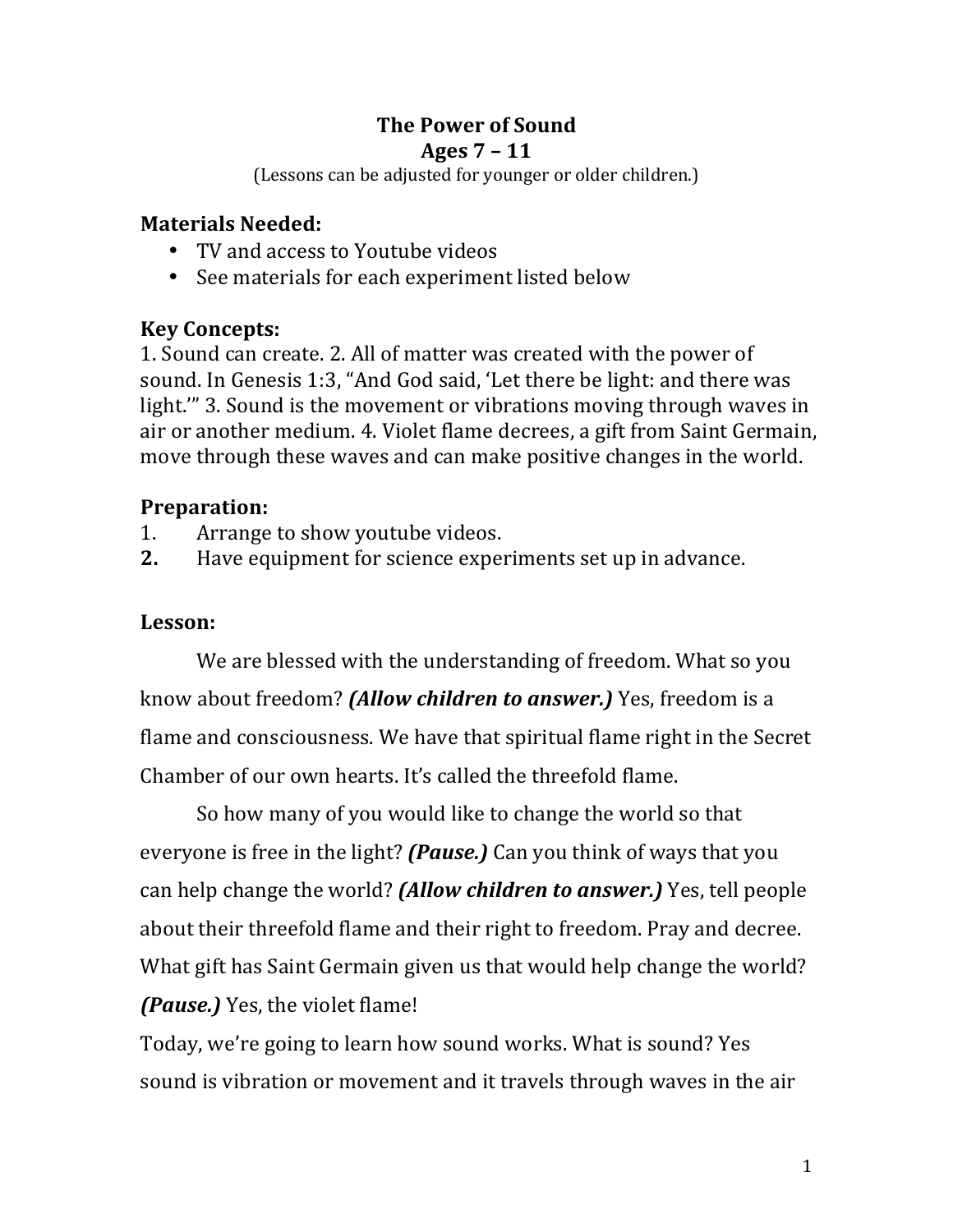and through other mediums, such as water. Look around. Can you see any waves? We can't always see them but they are there."

The decrees that we give are vibrations empowered with the love from our hearts. Did you know that all of matter was created with the power of sound? In Genesis 1:3, "And God said, Let there be light: and there was light."

What is sound? *(Allow children to answer.)* Sound is vibrations that travel through the air or another medium and can be heard when they reach a person's or animal's ear. Let's begin by watching a video about sound. (This is a short youtube clip that gives a simple overview on sound: https://www.youtube.com/watch?v=\_vYYqRVi8vY

We are now going to do a few experiments that teach some basic concepts about sound. **[You can do experiments as one lesson or several lessons.]**

#### **Experiment: Sound Waves:**

**Materials:** At least one Slinky for demonstration or one for each pair of children

Sound travels as a compression wave through the air. Sound can travel a long distance while the air molecules themselves travel only a short distance. I will demonstrate using a 'Slinky' ".

**Experiment that you will demonstrate with a student: Hold one end** and a student the other. Stretch the slinky to almost its full length. *Holding your end of the slinky in the palm of your hand, give a rapid* push on the slinky, followed by an equally rapid pull. This will *produce a compression pulse that travels the length of the spring.*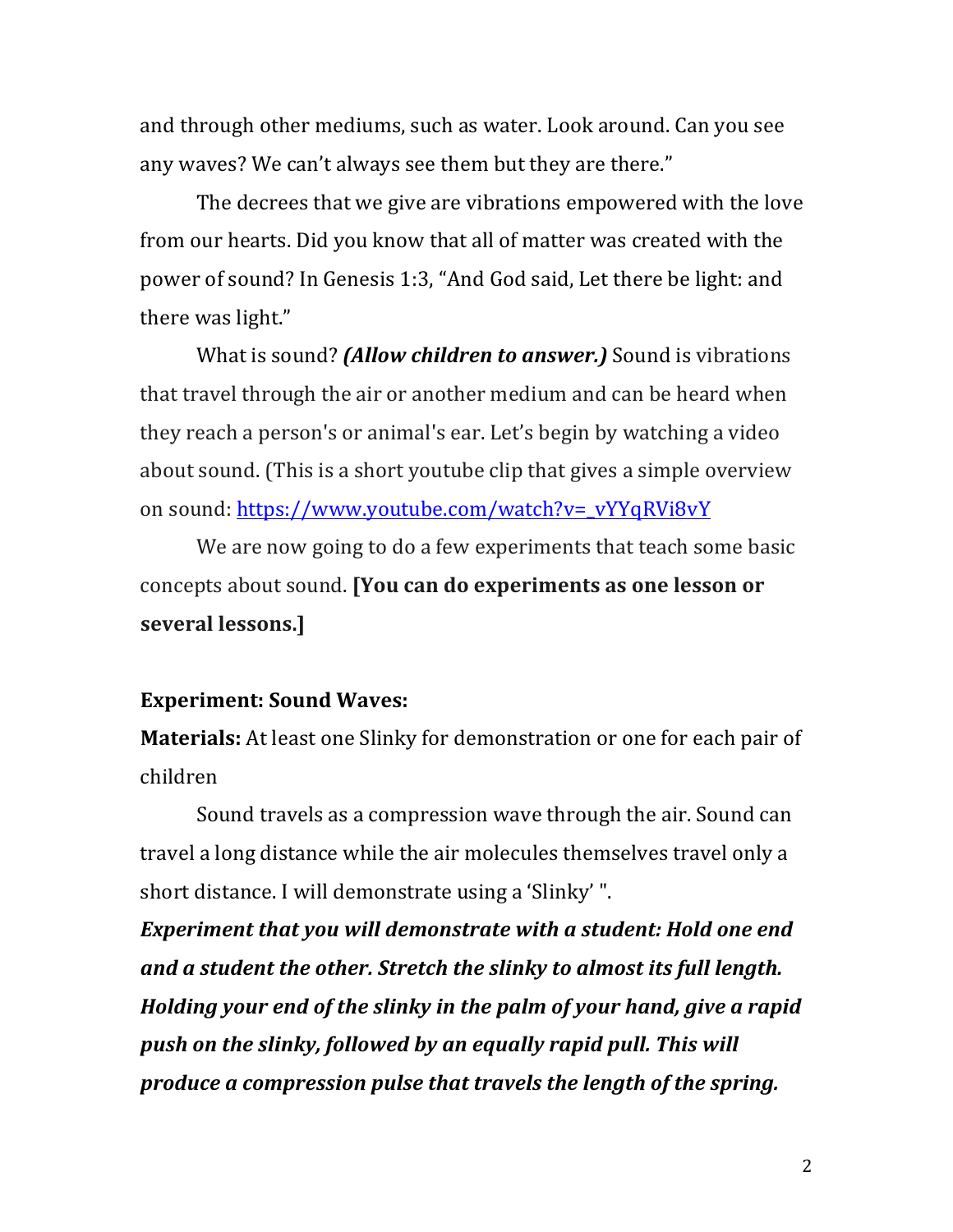*OPTIONAL* - Second experiment: Already have another 'Slinky' to the *wall using tape. Send a compression pulse down the slinky as in the above experiment. Ask the students to watch for a reflection of the pulse coming back.* 

#### **Experiment: Rhythm of Sound**

**Materials:** pie pan, rice, speakers, waltz and marching music and cd player or another way to play music

We know that sound is how worlds are created or destroyed. The rhythm of sound is the key. And rhythm can affect the chakras. A chakra is a spiritual center, like a chalice, in our etheric bodies that can hold God's light.

"Each of these chakras, then, has a vibration and a keynote even as it has a crystal and a light. The heart is a three-quarter time. The baseof-the-spine chakra is four petals, four-four time. That is the disciplined time of the march beat. It is very exact.

"Believe it or not, the  $4/4$  is a rhythm whereby we learn to crawl, we learn to, to walk, we balance the spheres of the brain, the hemispheres and we are intended to find our balance.

"That's why certain types of rock music hurts our bodies because the rhythm is not a pure beat like the  $\frac{3}{4}$  and  $\frac{4}{4}$  time.

"Here is a science experiment that shows how the vibrations of sound affect physical objects. Here is a pan of rice. Watch the rice move as I play a marching song and then a waltz. You will see that the kernels follow the pattern of the rhythm of the music." **Put some rice kernels in**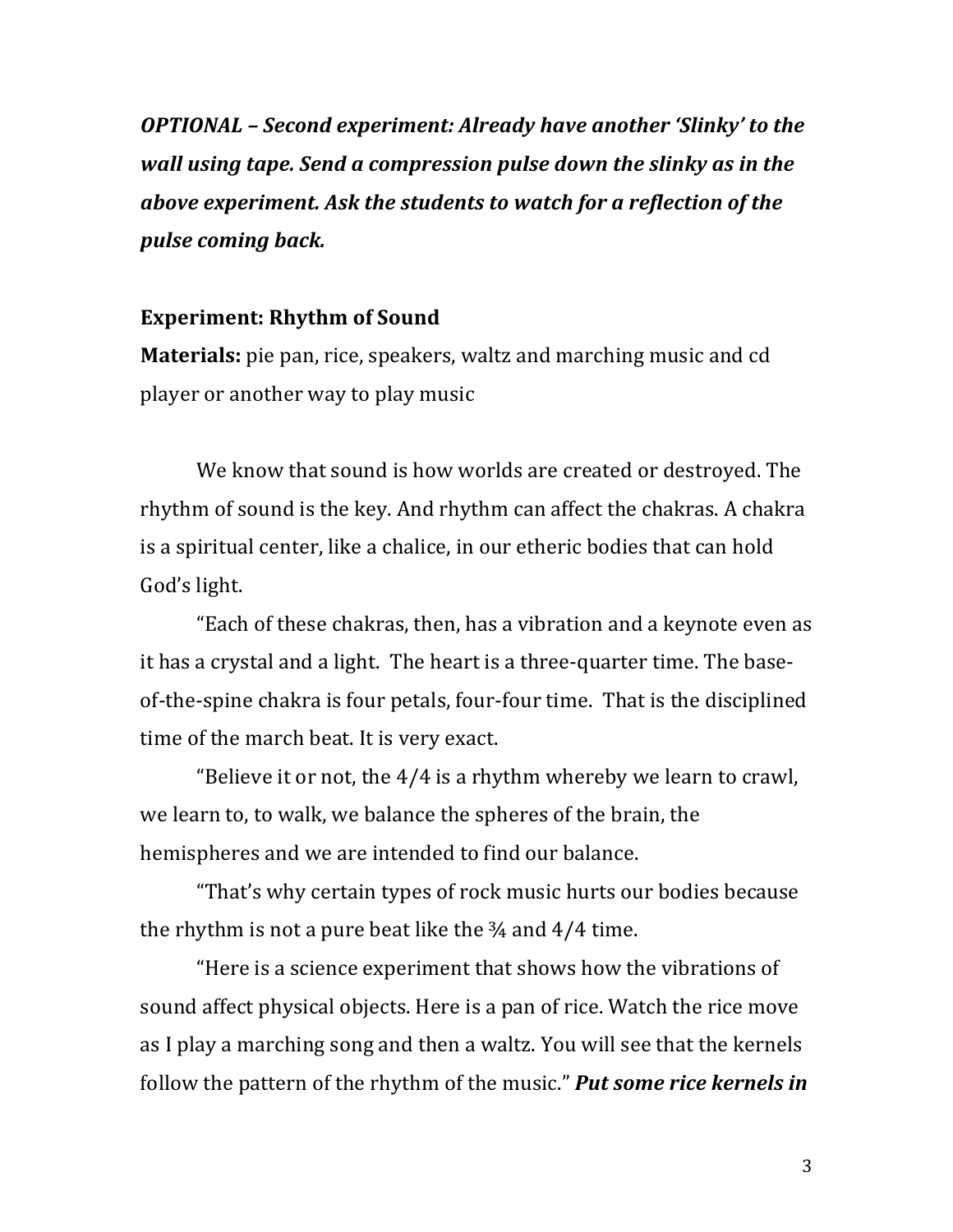*a* pie pan and place on top of speakers. First play a march and then a waltz as children watch the rice kernels march and dance to the *music.* (Children often like to stand and march and/or waltz during *this time also.*)

#### **Experiment: Sound Pitch**

**Materials:** some kind of geoboard or homemade instrument with various lengths of rubber bands, could also use a guitar

"Pitch refers to how high are low a sound is. Have you ever wondered why piano strings are different lengths? To create different pitch. You've probably noticed that guitars have different thicknesses, which also create a different pitch. When we talk, sing or decree our pitch goes up and down.

"Let's experiment with these homemade instruments. You can see that there are different lengths and widths. See if you can make music with these." **Allow children to work together with instruments.** 

### **Experiment: Amplifying Sound**

**Materials:** different sized balloons

"Have you ever wondered how a speaker works to make the sound louder? Amplifiers force the air molecules inside the amplifier closer together. When the air molecules are closer together, they become a better conductor (or carrier) of sound waves than the